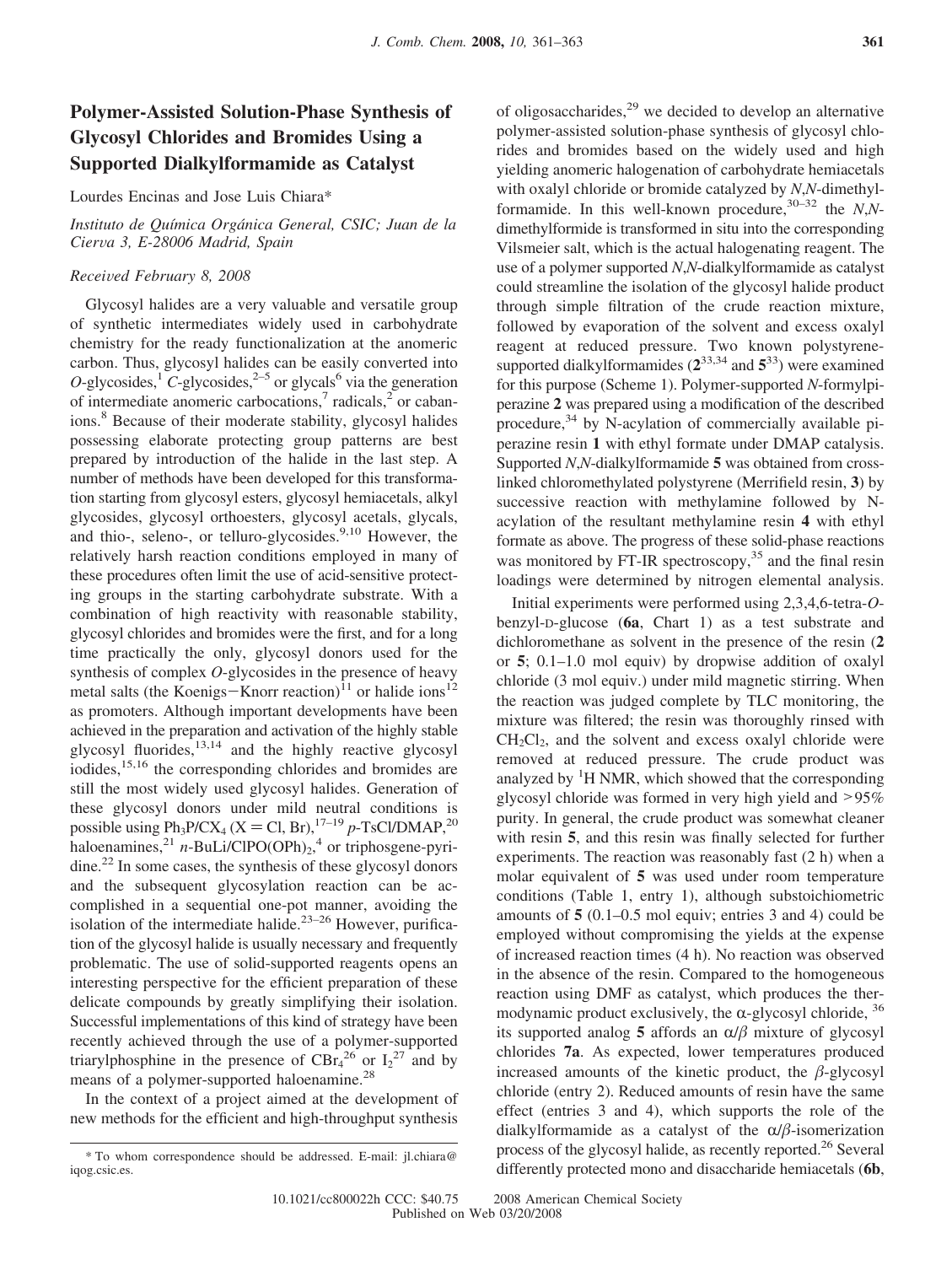### **Scheme 1**



**Chart 1**



**Table 1.** Synthesis of Glycosyl Chlorides and Bromides by Reaction of Protected Sugar Hemiacetals with Oxalyl Chloride, Triphosgene, or Oxalyl Bromide in the Presence of Polymer-Supported Dialkylformide **5**

| entry          | substrate                         | halogenating<br>reagent                 | $resin 5$ temp<br>(equiv) | $({}^{\circ}C)$ | time<br>(h)                                 | product | yield $(\% )$<br>$(\alpha/\beta \text{ ratio})^a$ |
|----------------|-----------------------------------|-----------------------------------------|---------------------------|-----------------|---------------------------------------------|---------|---------------------------------------------------|
| 1              | <b>6a</b>                         | (COC1) <sub>2</sub> <sup>b</sup>        | $\mathbf{1}$              | 20              | 2                                           | 7a      | 98 (66:34)                                        |
| $\overline{c}$ | 6a                                | $(COC1)2$ <sup>b</sup>                  | $\mathbf{1}$              | $\overline{0}$  | 3                                           | 7a      | 93 (34:66)                                        |
| $\overline{3}$ | <b>6a</b>                         | (COC1) <sub>2</sub>                     | 0.5                       | 20              | $\overline{4}$                              | 7а      | 94 (66:34)                                        |
| $\overline{4}$ | 6a                                | $(COC1)2$ <sup>b</sup>                  | 0.1                       | 20              | $\overline{4}$                              | 7a      | 97 (58:42)                                        |
| 5              | 6a                                | $(Cl_3CO)_2COc$                         | $\mathbf{1}$              | 20              | 5                                           | 7a      | 99.9 (66:34)                                      |
| 6              | 6a                                | (COBr) <sup>b</sup>                     | $\mathbf{1}$              | 20              | $\overline{c}$                              | 14a     | $98 (=99:1)$                                      |
| 7              | 6b                                | (COCl) <sub>2</sub>                     | 1                         | 20              | 6                                           | 7b      | 90(5:95)                                          |
| 8              | 6b                                | $(Cl_3CO)_2COc$                         | 1                         | 20              | 6                                           | 7b      | 98 (3:97)                                         |
| 9              | 6b                                | $(COBr)2$ <sup>b</sup>                  | $\mathbf{1}$              | 40              | 15                                          | 14b     | $90 (=99:1)$                                      |
| 10             | 6с                                | $(COC1)2$ <sup>b</sup>                  | $\mathbf{1}$              | 20              | 15                                          | 7с      | $91 (+1:99)$                                      |
| 11             | 6с                                | $(Cl_3CO)_2CO^b$                        | $\mathbf{1}$              | 20              | 6                                           | 7c      | 99.9 (5:95)                                       |
| 12             | 6с                                | $(COBr)2$ <sup>b</sup>                  | 1                         | 40              | 5                                           | 14c     | $92 (=99:1)$                                      |
| 13             | 8                                 | (COCl) <sub>2</sub> <sup>b</sup>        | 1                         | 20              | 3                                           | 11      | 81 (10:90)                                        |
| 14             | 8                                 | $(Cl_3CO)_2COc$                         | 1                         | 20              | 5                                           | 11      | 99 (8:92)                                         |
| 15             | 8                                 | $(COBr)2$ <sup>b</sup>                  | $\mathbf{1}$              | 20              | 8                                           | 15      | $91 (=99:1)$                                      |
| 16             | 9                                 | (COCl) <sub>2</sub> <sup>b</sup>        | 1                         | 20              | 3                                           | 12      | 81 (>99:1)                                        |
| 17             | 9                                 | $(Cl_3CO)_2COc$                         | $\mathbf{1}$              | 20              | 5                                           | 12      | $93 (=99:1)$                                      |
| 18             | 9                                 | $(COBr)2$ <sup>b</sup>                  | 1                         | 20              | 9                                           | 16      | $80 (=99:1)$                                      |
| 19             | 9                                 | $(COBr)2$ <sup>b</sup>                  | 1                         | 40              | 3                                           | 16      | 82 (>99:1)                                        |
| 20             | 10                                | $(COC1)2$ <sup>b</sup>                  | 1                         | 20              | 4.5                                         | 13      | $94 (+1:99)$                                      |
| 21             | 10                                | $(Cl_3CO)$ <sub>2</sub> CO <sup>d</sup> | $\mathbf{1}$              | 20              | 6                                           | 13      | 98 (5:95)                                         |
| 22             | 10                                | $(COBr)2$ <sup>b</sup>                  | 1                         | 40              | 4.5                                         | 17      | $92 (=99:1)$                                      |
|                | $a$ Determined by ${}^{1}$ H NMR. |                                         |                           |                 | $b$ 3 mol equiv. $c$ 1 mol equiv. $d$ 2 mol |         |                                                   |

equiv.

**6c**, **8**–**10**) were reacted with oxalyl chloride in the presence of **5** under similar conditions (Table 1) to provide the corresponding glycosyl chlorides in excellent yields and purities without any purification. As expected, acyl substituted hemiacetals (**6b**, **6c**, **8**–**10**) react markedly slower than the corresponding benzylated analog **6a**, affording predominantly or exclusively the 1,2-*trans*-glycosyl chlorides. Resin **5** catalyzes also the reaction of oxalyl bromide with these

substrates under similar conditions to provide the corresponding glycosyl bromides (Table 1, entries 6, 9, 12, 15, 18, 19, and 22). In general, the reactions are slower than in the case of oxalyl chloride, requiring reflux conditions in some cases. In contrast to their chloride analogs, the  $\alpha$ -glycosyl bromides are exclusively formed under these conditions.

We also tested triphosgene as a chlorinating reagent for the preparation of glycosyl chlorides from sugar hemiacetals in the presence of supported dialkylformamide **5** because triphosgene is known to react with dimethylformamide under mild conditions to generate the corresponding Vilsmeier salt.<sup>34,37,38</sup> Although triphosgene has been used before for the preparation of glycosyl chlorides in the presence of pyridine, <sup>22</sup> its use for this purpose, using a dialkylformamide as promoter, has no precedent. In this case, the reactions were slightly slower than in the case of oxalyl chloride, but the products were formed in higher yields (93–100%) and purities (>98%) (Table 1, entries 5, 8, 11, 14, 17, and 21). As expected, the diastereoselectivities observed with triphosgene were approximately the same as those found with oxalyl chloride, since both reactions proceed through the same reactive intermediate.

Finally, we tested the recycling of the supported formamide because it acts just as a catalyst in the halogenation reaction. Resin **5** (1 mol equiv) could be reused in six successive reactions with hemiacetal **6a** employing triphosgene as halogenating reagent without any loss of activity  $(>99\%$  yield in each case).<sup>39</sup>

In conclusion, polystyrene-supported dialkylformamides are highly efficient catalysts for the solution-phase synthesis of glycosyl halides from sugar hemiacetals by reaction with oxalyl chloride, triphosgene, or oxalyl bromide, affording quantitative yields of pure products in short reaction times after simple filtration and evaporation.

**Acknowledgment.** We thank MEC for financial support (projects BQU2003-03550-C03-02 and CTQ2006-15515- C02-02/BQU) and for a predoctoral fellowship to L.E.

**Supporting Information Available.** Detailed experimental procedures and characterization data for resin **2**, resin **5**, and the glycosyl halides, together with copies of the  ${}^{1}H$  and  $^{13}$ C NMR spectra of the crude glycosyl halides. This information is available free of charge via the Internet at http://pubs.acs.org.